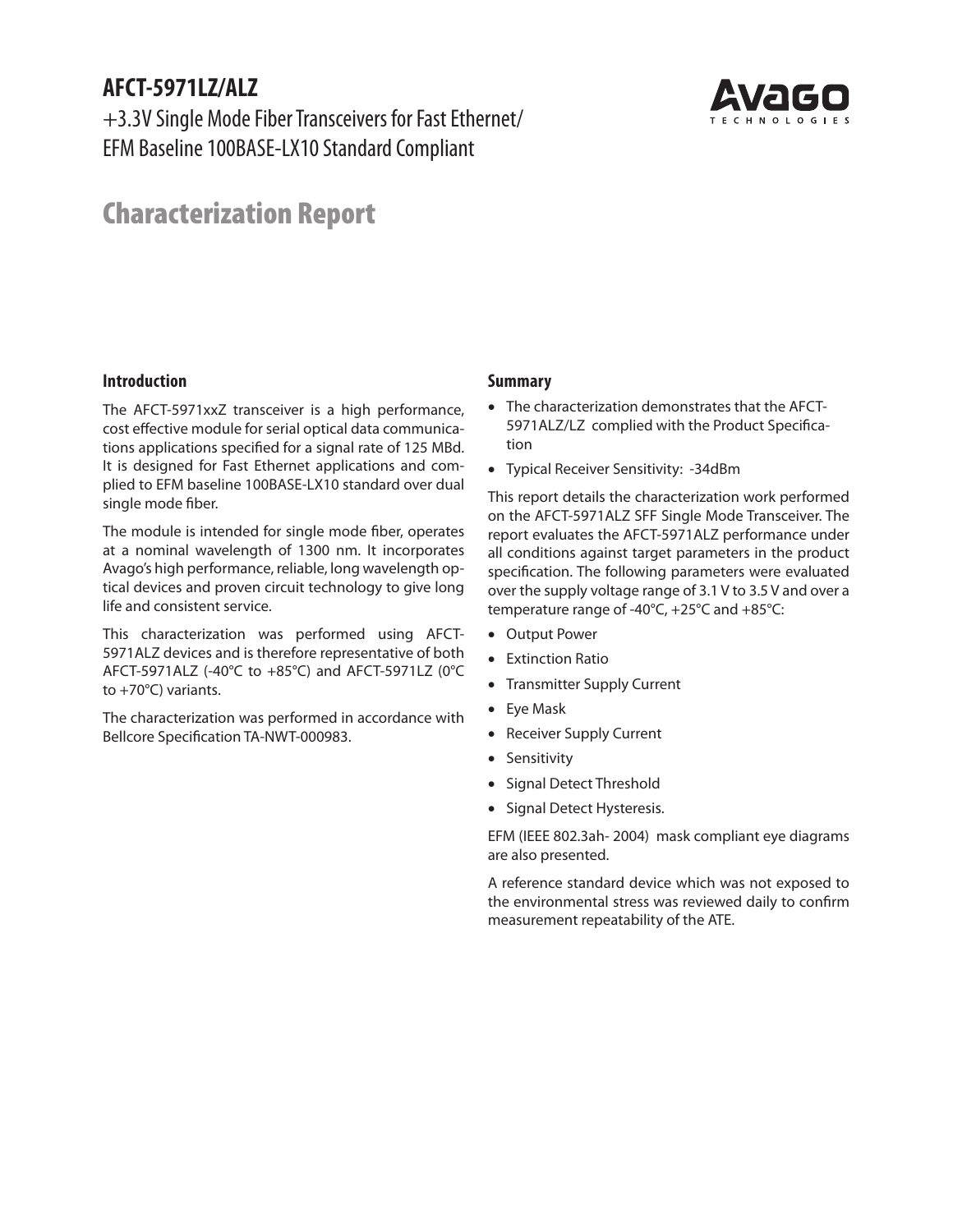#### **Definition of Terms**

#### *Output Power (dBm)*

This measures the optical output of the laser transmitter modulated with a 125Mb/s, EFM baseline wander pattern as specified in IEEE 802.3ah- 2004. The output power is measured at a point after the first connector in order to account for the LC connector loss. To accomplish this, the optical output is coupled to a large area detector by a short patchcord.

#### *Extinction Ratio*

The extinction ratio measures the ratio of the output power of the light in a "1" or the "on" logic state to the output power of the light in a "0" or the "off" logic state.

#### *Transmitter Supply Current (mA)*

This is the current supplied to the transmitter at the stated supply voltage excluding the PECL termination resistances.

#### *Eye Mask*

The eye mask was measured using an Avago 83480A Communications Analyzer with an optical input module through a 125 Mb/ filter as defined in Fast Ethernet standards. The measurements are made using the IEEE 802.3ah mask pattern where no hits are allowed within the eye mask.

#### *Receiver Supply Current (mA)*

This is the current supplied to the receiver at the stated supply voltage excluding the PECL termination resistances.

#### *Sensitivity (dBm)*

This measures the minimum received optical power which returns an error free response (bit error rate of 1 x 10-10) to a 125Mb/s, baseline wander pattern. An Avago 8156A optical attenuator was calibrated to display the power level present at the receiver input port. The optical input power to the receiver was reduced until errors were displayed on an Avago 70842B error detector. The optical input power to the device was increased to produce no errors, then subsequently reduced in 0.1 dB steps until zero errors were displayed on the error detector for a BER of 1 x 10-10. The power level prior to a detected error measurement is recorded as the sensitivity.

### *Signal Detect Threshold (dBm)*

This is the optical power level that causes the device's Signal Detect circuit to switch on (Logic "low") due to optical signal loss. It is measured by decreasing the optical power from a known point using an Avago 8156A optical attenuator calibrated to display the power level present at the receiver port at which the logic output switches.

#### *Signal Detect Hysteresis (dB)*

This is the difference between the Signal Detect Threshold value and the value at which the signal detect voltage returns to the "high state" in response to an increased optical signal.

#### *Temperature (°C)*

The Tests were conducted in a controlled environment with an approximate airflow of 2 m/s, to ensure that the devices under test had settled to the required temperature ±1°C.

#### **Characterization**

#### *General*

Figure 1 depicts the Test Configuration used to collect data presented in the report. The characterization of the AFCT-5971ALZ was performed at 3.1 V, 3.3 V and 3.5 V over the operating temperature range (-40°C, +25°C and +85°C) to confirm compliance with the product specification at the supply voltage extremes.

The following parameters were recorded for each device:

- Output Power
- Extinction Ratio
- Transmitter Supply Current
- Eye Mask
- Receiver Supply Current
- Sensitivity
- Signal Detect Threshold
- Signal Detect Hysteresis

Only summaries of the results are shown in this report. All results are available for inspection at Avago.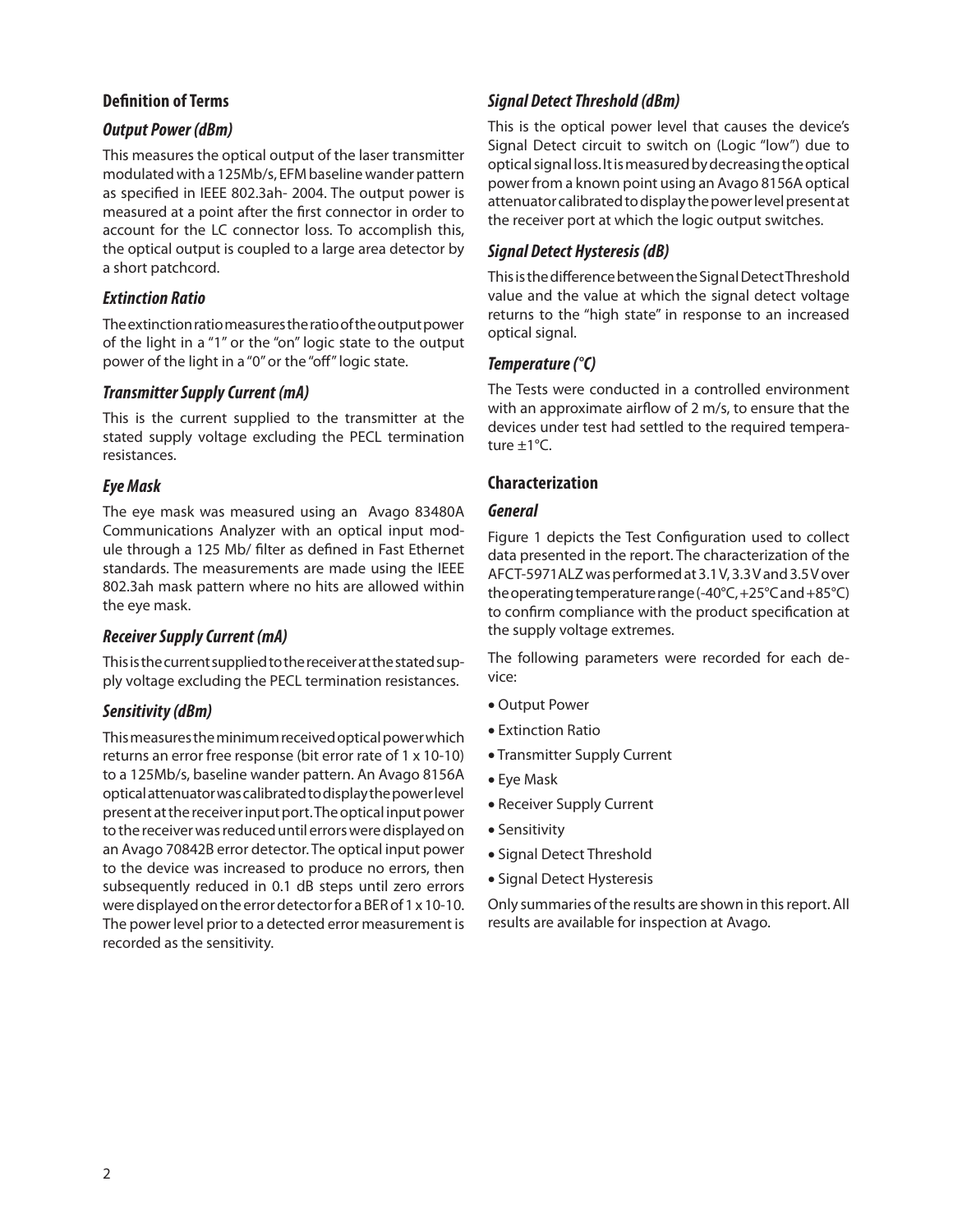

- 5. Agilent 70841B
- 6. Agilent 70311A
- 7. MS106442.00
- 8. Thurlby PL154
- 9. Agilent 83480A
- 10. Agilent 8153A
- 
- 11. Agilent 70950A
- 12. Keithley 197

**Figure 1. Test Configuration**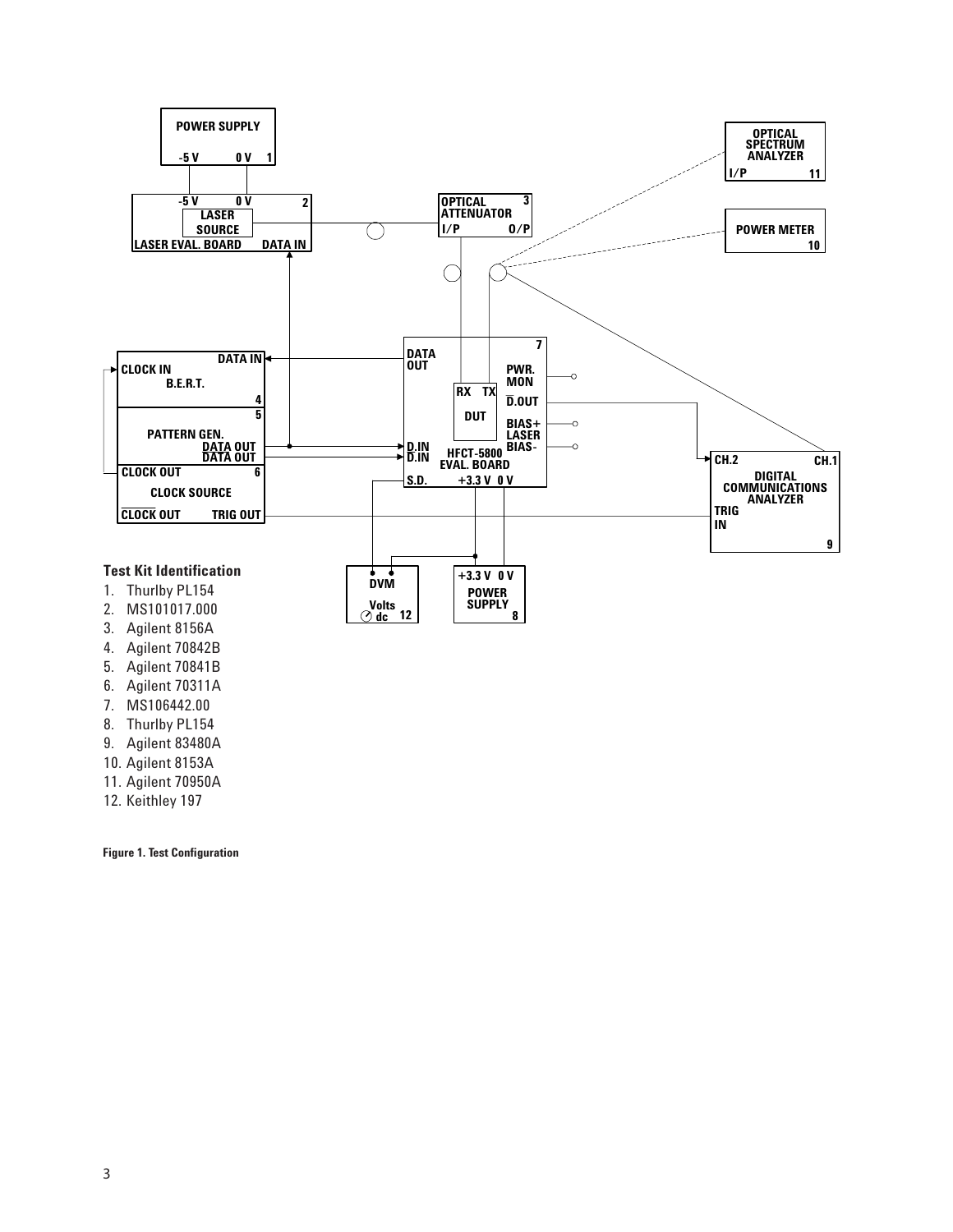#### *Results*

Table 1 reports results from the extreme single point and mean measurements against the Product Specification at the minimum and maximum supply voltages (3.1 and 3.5 V) and over the operating temperature range (-40°C, +25°C and +85°C). Table 2 reports the extreme single point and mean measurements against the Product specification at 3.3 V and the operating temperature range  $(-40^{\circ}C,$ +25°Cand +85°C).

These results demonstrate that all the devices meet the test limits outlined in the Product Specification.

The tables in Appendix A contain a more detailed set of data featuring results taken for each parameter. Results of each specific measurement are held on file at Avago.

#### **Table 1. AFCT-5971ALZ Maximum, minimum and mean measured parameters at Vcc = 3.1V and 3.5V over the operating temperature range compared to product specification limits.**

|                          |             |             |                |                | <b>Product Specification</b> |            |
|--------------------------|-------------|-------------|----------------|----------------|------------------------------|------------|
| <b>Parameter</b>         | <b>Unit</b> | <b>Mean</b> | <b>Minimum</b> | <b>Maximum</b> | Min                          | <b>Max</b> |
| <b>Output Power</b>      | dBm         | $-10.53$    | $-12.68$       | $-8.44$        | $-15$                        | -8         |
| <b>Extinction Ratio</b>  | dB          | 13.02       | 9.19           | 15.7           | 6                            | ۰          |
| Tx Supply Current        | mA          | 50.96       | 38             | 69             | ٠                            | 140        |
| Rx Supply Current        | mA          | 104         | 96             | 112            | $\overline{\phantom{a}}$     | 140        |
| Sensitivity              | dBm         | $-33.22$    | $-36.05$       | $-32.03$       | $\overline{\phantom{a}}$     | $-25$      |
| Signal Detect Threshold  | dBm         | $-39.34$    | $-40.08$       | $-38.1$        | $-45$                        | ۰          |
| Signal Detect Hysteresis | dBm         | 1.67        | 1.49           | 1.79           | 0.5                          | 4          |

#### **Table 2. AFCT-5971ALZ Maximum, minimum and mean measured parameters at Vcc = 3.3V over the operating temperature range compared to product specification limits.**

|                          |             |          |                |                | <b>Product Specification</b> |       |
|--------------------------|-------------|----------|----------------|----------------|------------------------------|-------|
| <b>Parameter</b>         | <b>Unit</b> | Mean     | <b>Minimum</b> | <b>Maximum</b> | Min                          | Max   |
| <b>Output Power</b>      | dBm         | $-10.68$ | $-12.01$       | $-8.42$        | $-15$                        | -8    |
| <b>Extinction Ratio</b>  | dB          | 13.3     | 9.92           | 15.62          | 6                            | -     |
| Tx Supply Current        | mA          | 51.18    | 38             | 68             | $\overline{\phantom{a}}$     | 140   |
| Rx Supply Current        | mA          | 103.2    | 100            | 107            | ٠                            | 140   |
| Sensitivity              | dBm         | $-34.4$  | $-35.76$       | $-32.04$       | $\overline{\phantom{a}}$     | $-25$ |
| Signal Detect Threshold  | dBm         | $-39.36$ | $-40.02$       | $-38.48$       | $-45$                        | -     |
| Signal Detect Hysteresis | dBm         | 1.76     | 1.49           | 1.89           | 0.5                          | 4     |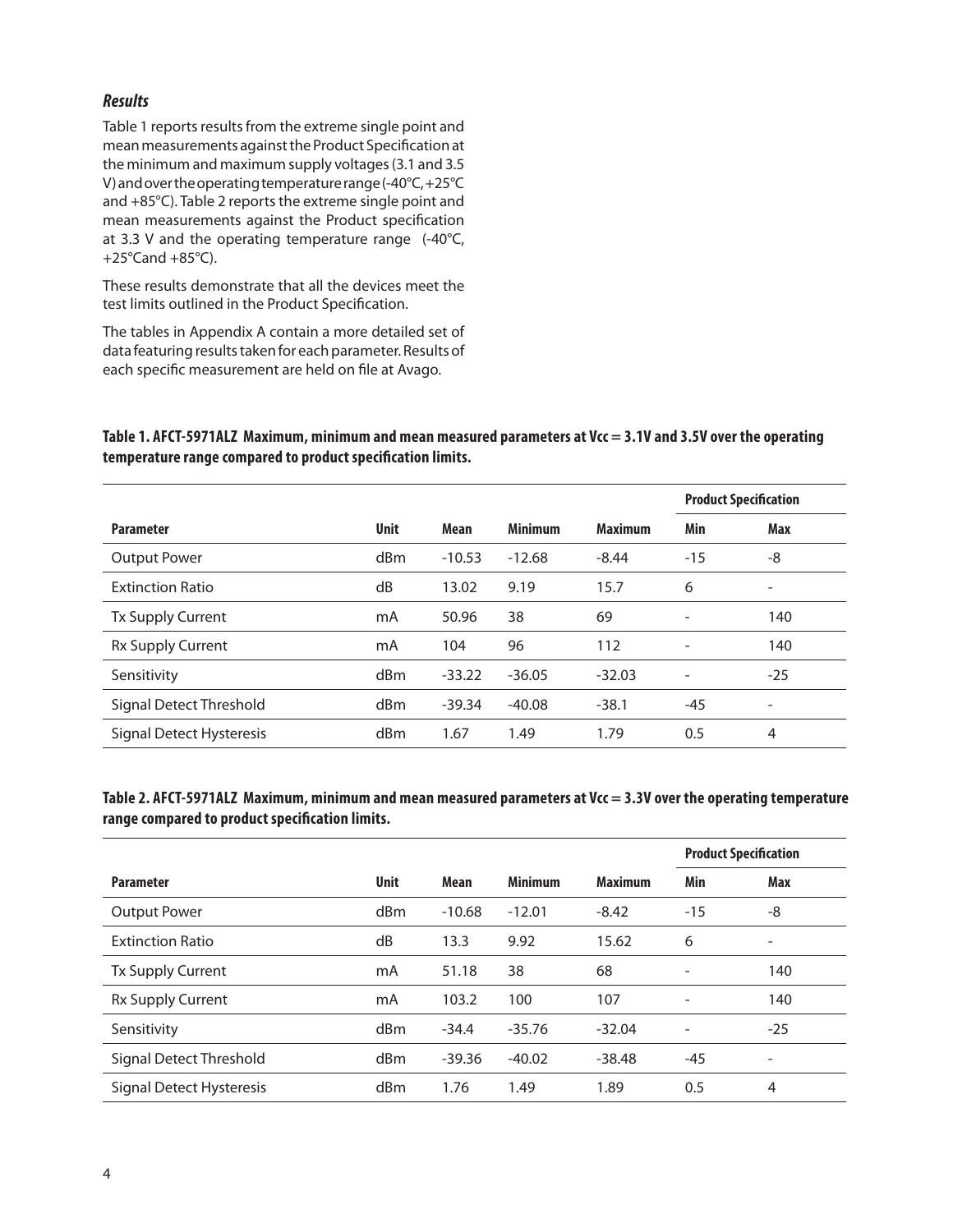#### **Eye Diagram**

A typical output eye diagram for a AFCT-5971ALZ at +25°C and 3.3V is displayed in Figure 2. The eye mask was measured through a filter as defined by the IEEE 802.3ah- 2004

Also shown in Figure 3. is a typical unfiltered transmitter output at +25°C and 3.3 V.

#### **Conclusions**

The AFCT-5971ALZ characterization was completed and showed that all the critical parameters meet the Product Specification.



**Figure 2. Typical AFCT-5971ALZ Output Eye Diagram at +25°C and 3.3V**



**Figure 3. Typical Unfiltered AFCT-5971ALZ Output Eye Diagram at +25°C and 3.3V**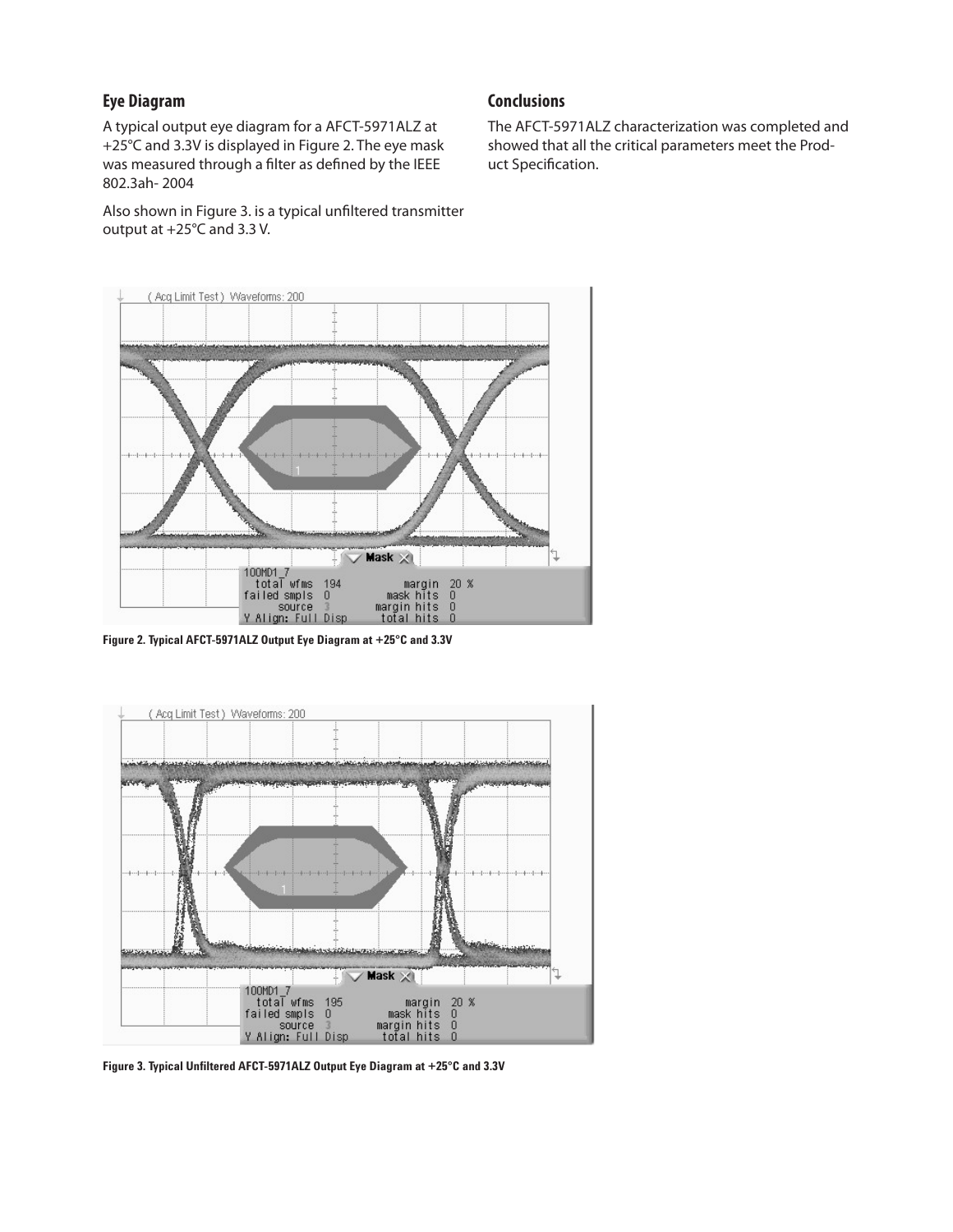# **Appendix A. AFCT-5971ALZ measured at +25°C, -40°C and +85°C at 3.1V**

# **Characterization Results at -40°C, 3.1V**

| <b>Parameter</b>                        | <b>Unit</b> | Mean     | <b>Minimum</b> | <b>Maximum</b> |
|-----------------------------------------|-------------|----------|----------------|----------------|
| Transmitter Supply Current <sup>1</sup> | mA          | 40.8     | 38             | 44             |
| Receiver Supply Current <sup>1</sup>    | mA          | 96.6     | 96             | 98             |
| <b>Output Power</b>                     | dBm         | $-10.96$ | $-12.68$       | $-9.45$        |
| <b>Extinction Ratio</b>                 | dB          | 10.86    | 9.19           | 13.06          |
| Eyemask2                                |             | Pass     | Pass           | Pass           |
| Sensitivity                             | dBm         | $-35.36$ | $-35.87$       | $-34.44$       |
| Signal Detect Threshold                 | dBm         | $-39.43$ | $-39.91$       | $-38.83$       |
| Signal Detect Hysteresis                | dB          | 1.68     | 1.6            | 1.8            |

## **Characterization Results at +25°C, 3.1V**

| <b>Parameter</b>                        | <b>Unit</b>     | <b>Mean</b> | <b>Minimum</b> | <b>Maximum</b> |
|-----------------------------------------|-----------------|-------------|----------------|----------------|
| Transmitter Supply Current <sup>1</sup> | mA              | 47.9        | 45             | 50             |
| Receiver Supply Current <sup>1</sup>    | mA              | 99          | 98             | 100            |
| <b>Output Power</b>                     | dBm             | $-10.45$    | $-11.59$       | $-8.99$        |
| <b>Extinction Ratio</b>                 | dB              | 12.43       | 11.2           | 13.24          |
| Eyemask2                                |                 | Pass        | Pass           | Pass           |
| Sensitivity                             | d <sub>Bm</sub> | $-34.88$    | $-35.81$       | $-32.44$       |
| Signal Detect Threshold                 | d <sub>Bm</sub> | $-39.23$    | $-39.71$       | $-38.53$       |
| Signal Detect Hysteresis                | dB              | 1.71        | 1.49           | 1.80           |

## **Characterization Results at +85°C, 3.1V**

| <b>Parameter</b>                        | <b>Unit</b>     | <b>Mean</b> | <b>Minimum</b> | <b>Maximum</b> |
|-----------------------------------------|-----------------|-------------|----------------|----------------|
| Transmitter Supply Current <sup>1</sup> | mA              | 63.2        | 59             | 67             |
| Receiver Supply Current <sup>1</sup>    | mA              | 100.9       | 100            | 101            |
| <b>Output Power</b>                     | d <sub>Bm</sub> | $-10.08$    | $-10.65$       | $-8.44$        |
| <b>Extinction Ratio</b>                 | dB              | 14.98       | 14.60          | 15.54          |
| Eyemask2                                |                 | Pass        | Pass           | Pass           |
| Sensitivity                             | d <sub>Bm</sub> | $-34.94$    | $-36.06$       | $-31.97$       |
| Signal Detect Threshold                 | d <sub>Bm</sub> | $-39.06$    | $-39.51$       | $-38.33$       |
| Signal Detect Hysteresis                | dB              | 1.67        | 1.60           | 1.80           |

1. Excludes output load current

2. Mask coordinates (X1, X2, X3, Y1, Y2, Y3, Y4) = (0.18, 0.29, 0.35, 0.35, 0.38, 0.4, 0.55)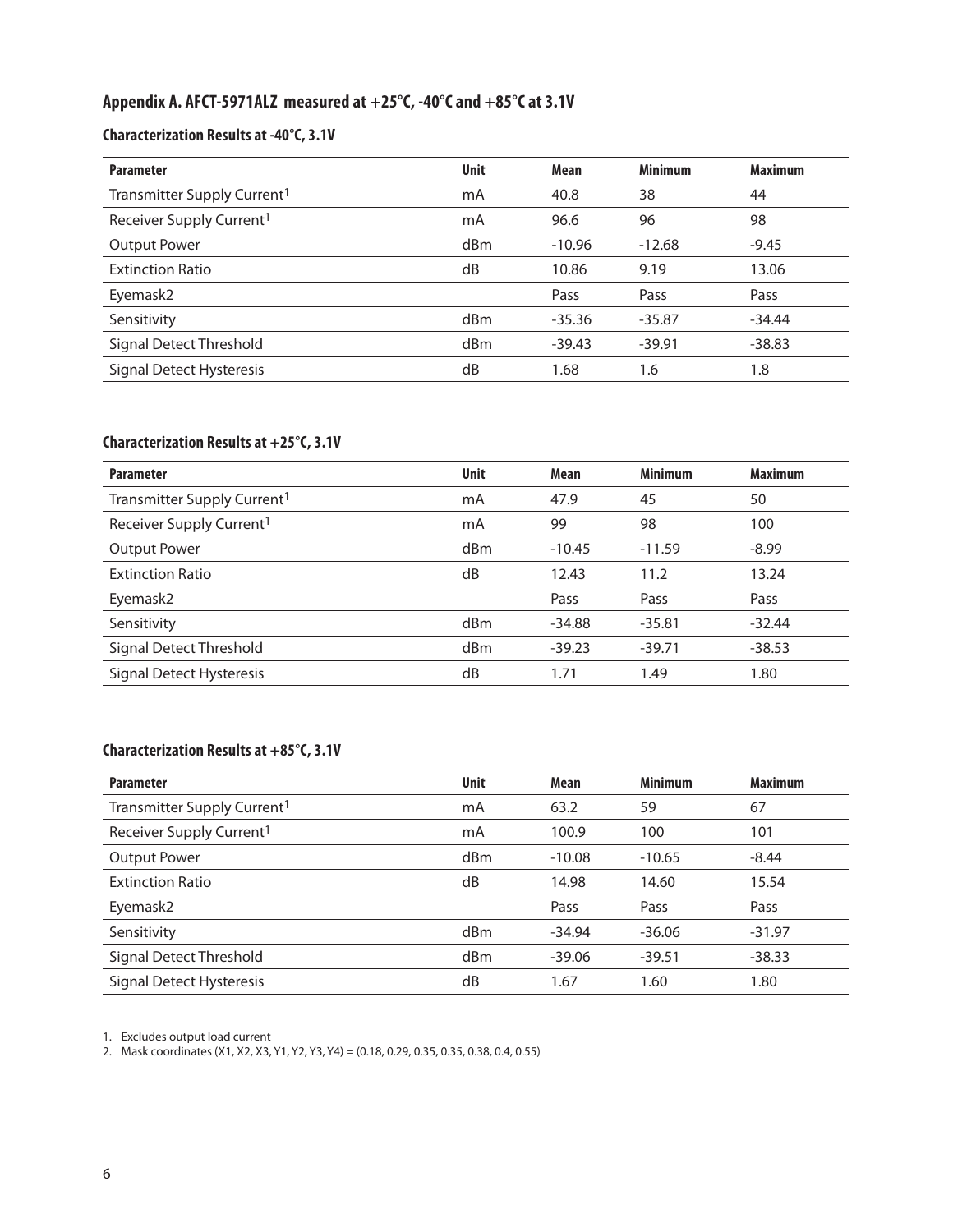# **AFCT-5971ALZ measured at +25°C, -40°C and +85°C at 3.5V**

# **Characterization Results at -40°C, 3.5V**

| <b>Unit</b> | <b>Mean</b> | <b>Minimum</b> | <b>Maximum</b> |
|-------------|-------------|----------------|----------------|
| mA          | 48.3        | 45             | 51             |
| mA          | 110         | 109            | 111            |
| dBm         | $-10.5$     | $-11.37$       | $-8.78$        |
| dB          | 13.02       | 11.83          | 13.94          |
|             | Pass        | Pass           | Pass           |
| dBm         | $-33.92$    | $-34.68$       | $-32.53$       |
| dBm         | $-39.61$    | $-39.89$       | $-39.08$       |
| dB          | 1.68        | 1.59           | 1.80           |
|             |             |                |                |

# **Characterization Results at +25°C, 3.5V**

| <b>Parameter</b>                        | <b>Unit</b>     | <b>Mean</b> | <b>Minimum</b> | <b>Maximum</b> |
|-----------------------------------------|-----------------|-------------|----------------|----------------|
| Transmitter Supply Current <sup>1</sup> | mA              | 48.3        | 45             | 51             |
| Receiver Supply Current <sup>1</sup>    | mA              | 110         | 109            | 111            |
| <b>Output Power</b>                     | dBm             | $-10.5$     | $-11.37$       | $-8.78$        |
| <b>Extinction Ratio</b>                 | dB              | 13.02       | 11.83          | 13.94          |
| Eyemask <sup>2</sup>                    |                 | Pass        | Pass           | Pass           |
| Sensitivity                             | d <sub>Bm</sub> | $-33.92$    | $-34.68$       | $-32.53$       |
| Signal Detect Threshold                 | d <sub>Bm</sub> | $-39.61$    | $-39.89$       | $-39.08$       |
| Signal Detect Hysteresis                | dB              | 1.68        | 1.59           | 1.80           |

# **Characterization Results at +85°C, 3.5V**

| <b>Parameter</b>                        | <b>Unit</b>     | <b>Mean</b> | <b>Minimum</b> | <b>Maximum</b> |
|-----------------------------------------|-----------------|-------------|----------------|----------------|
| Transmitter Supply Current <sup>1</sup> | mA              | 63.7        | 54             | 69             |
| Receiver Supply Current <sup>1</sup>    | mA              | 111.2       | 110            | 112            |
| <b>Output Power</b>                     | d <sub>Bm</sub> | $-10.29$    | $-11.06$       | $-8.44$        |
| <b>Extinction Ratio</b>                 | dB              | 15.13       | 14.64          | 15.7           |
| Eyemask <sup>2</sup>                    |                 | Pass        | Pass           | Pass           |
| Sensitivity                             | d <sub>Bm</sub> | $-32.15$    | $-32.98$       | $-30.99$       |
| Signal Detect Threshold                 | d <sub>Bm</sub> | $-39.33$    | $-39.81$       | $-38.11$       |
| Signal Detect Hysteresis                | dB              | 1.66        | 1.5            | 1.7            |

1. Excludes output load current

2. Mask coordinates (X1, X2, X3, Y1, Y2, Y3, Y4) = (0.18, 0.29, 0.35, 0.35, 0.38, 0.4, 0.55)